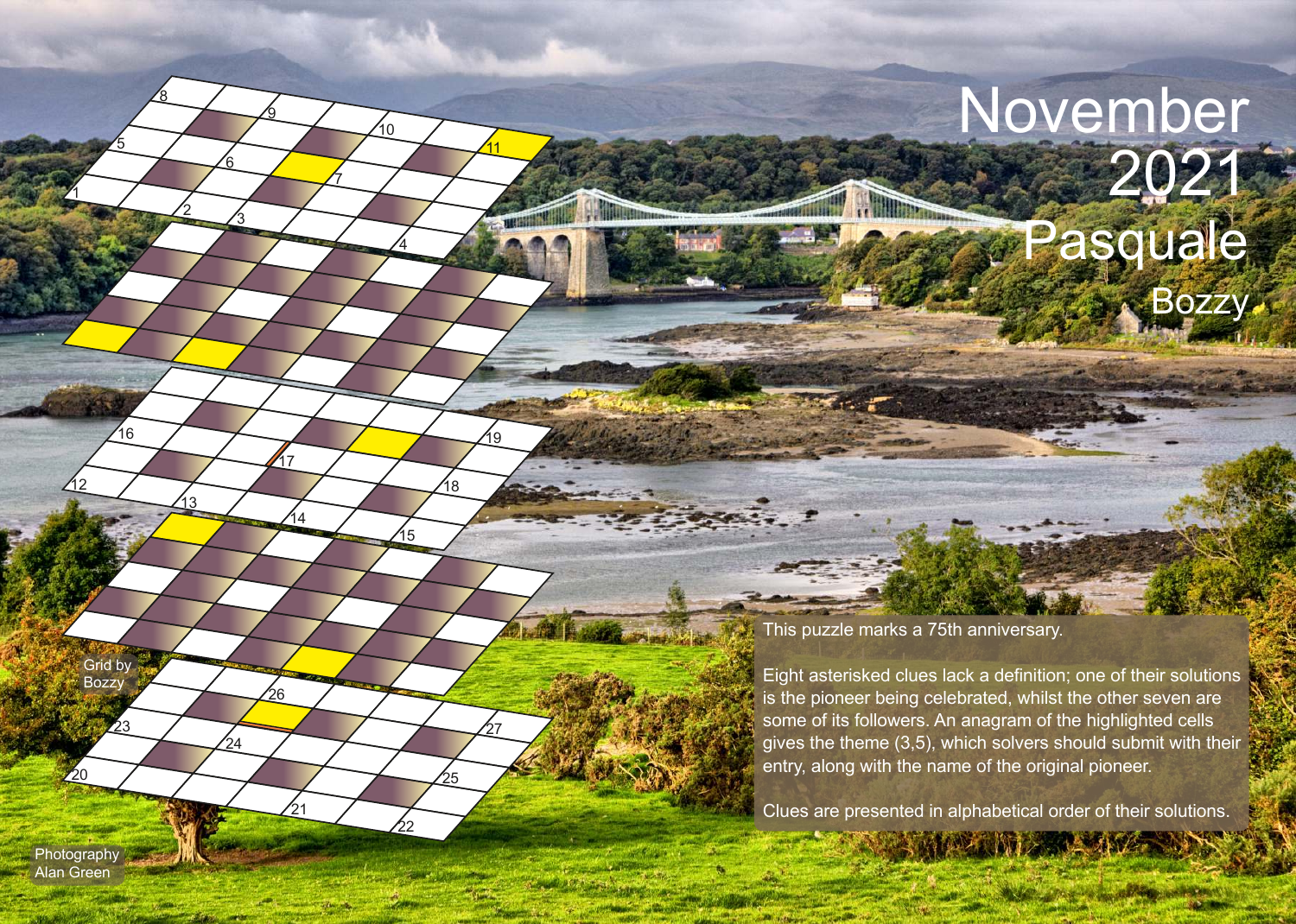| <b>MON</b>                                                   | <b>TUES</b>                                         | <b>WED</b>                                 | <b>THURS</b>                                                          | <b>FRI</b>                                               | <b>SAT</b>                                                                       | <b>SUN</b>                                                |
|--------------------------------------------------------------|-----------------------------------------------------|--------------------------------------------|-----------------------------------------------------------------------|----------------------------------------------------------|----------------------------------------------------------------------------------|-----------------------------------------------------------|
| 1 <sub>22aw</sub>                                            | 2 <sub>9to</sub>                                    | 3 <sub>6d</sub>                            | $4$ 9d, 26to                                                          | 5 <sub>8to</sub>                                         | 6 8d                                                                             | $7$ 8ac                                                   |
| Rep a scoundrel? Quite<br>the opposite (5)                   | Mission taking a hit,<br>finishing with nothing (5) | Warning to motorist in<br>Camberwell (5)   | Protection for the<br>unborn in awful<br>mansion not special (6)      | What's brought home<br>by the successful<br>painter? (5) | What's built around<br>home counties is<br>substandard (5)                       | Mac's inner room<br>contains framework for<br>plant $(7)$ |
| 8 8ac-5,10d*                                                 | $95d*$                                              | $10$ 3ba-2,2d                              | 11 $5ac^*$                                                            | 12 <sub>21aw</sub>                                       | 13 <sub>25up</sub>                                                               | $14$ 21up                                                 |
| Runs into second little<br>girl? (9)                         | Cor blimey $-$ the tree's<br>gone! (5)              | Shell being fired, I<br>cover (6)          | Slow movement? Then<br>you must reverse (7)                           | Form of communication<br>a mile off $(5)$                | Guard heading away -<br>from here? (5)                                           | Man receiving sincere<br>thanks? The reverse (5)          |
| 15 <sub>14aw</sub>                                           | 16 <sub>10to</sub>                                  | $17$ $7d$                                  | $18$ 17ac, 18aw, 19ba*                                                | $19_{11d}$                                               | 20 <sub>1d</sub>                                                                 | 21 <sub>12aw</sub>                                        |
| Lift old garden<br>implement? One's to be<br>locked away (5) | Mythical creature in<br>slinky lingerie (5)         | Audibly admire a type<br>of dog $(5)$      | Monkeys let in<br>accidentally (6,6)                                  | holy books (5)                                           | Piece of music I found in Failures of son getting on,<br>suffering setback (2-3) | Little man's standards (5)                                |
| 22 12ac, 15aw*                                               | 23 <sub>4aw</sub>                                   | $24$ 16ac                                  | 25 <sub>13aw</sub>                                                    | 264d                                                     | $27_{4b*}$                                                                       | $28_{\,24}$ to                                            |
| Former PM, a politician<br>leading people of<br>fashion (11) | Artist requires that<br>material (5)                | Guy - what one gave<br>for a wife! $(3)$   | Bird to steal from home $(5)$ sailor turning up $(5)$                 | Dance and drink with                                     | Managed to get<br>something harvested (7)                                        | Grass somewhere in<br>East Sussex (3)                     |
| 29 <sub>20aw</sub>                                           | $30$ 20ac, 22aw-3*                                  | $31$ 27ba*                                 | $32$ 23ac                                                             | Theme<br>(3,5)                                           |                                                                                  |                                                           |
| Muslim to declare<br>identity (5)                            | Like two occupying<br>platform (9)                  | Car's foremost<br>requirement is phone (7) | For example, a vehicle<br>reversing makes use of<br>enclosed area (7) |                                                          |                                                                                  |                                                           |
|                                                              |                                                     |                                            |                                                                       | Drawing by Frank Paul                                    |                                                                                  | Nov 2021                                                  |